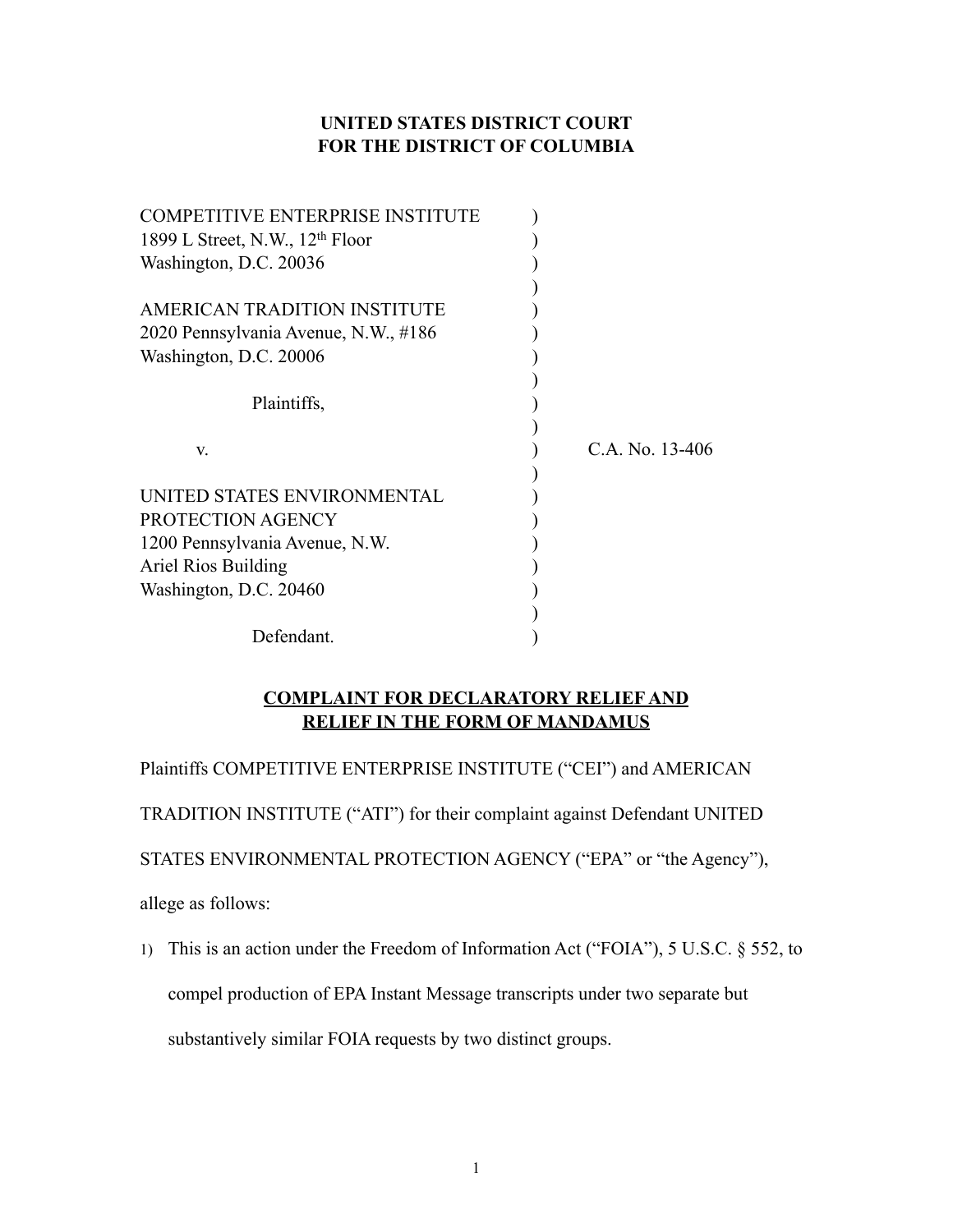- 2) In January 2013, Plaintiffs submitted their respective requests, both of which seek certain records created on Instant Messaging ("IM") accounts and sent or received by three senior officials of the United States Environmental Protection Agency.
- 3) Plaintiff CEI discovered the existence of these IM accounts in an Agency email obtained under a previous FOIA request. That email indicated that EPA's creation of a false identity email account for its then-Administrator Lisa Jackson was first discussed in an "IM" discussion.
- 4) These IM accounts are used for particular official functions by senior agency employees, and will also reveal the extent to which Defendant EPA has complied with disclosure and other obligations.
- 5) Specifically, these "IM"s are "agency records" under federal record-keeping and disclosure laws and are of significant public interest for reasons including that their existence is not widely known, if at all, even among regular requesters of EPA records.
- 6) To Plaintiffs' knowledge Defendant EPA has never produced an Instant Message in response either to a request under FOIA, or in response to a congressional oversight request, despite numerous requests from both for "records" or "electronic records".
- 7) EPA denied both Plaintiffs' requests to have their fees waived or reduced for the requests for Instant Messages at issue in the present matter, despite having, until recently, routinely provided Plaintiffs fee waivers for requests of far less public interest.

2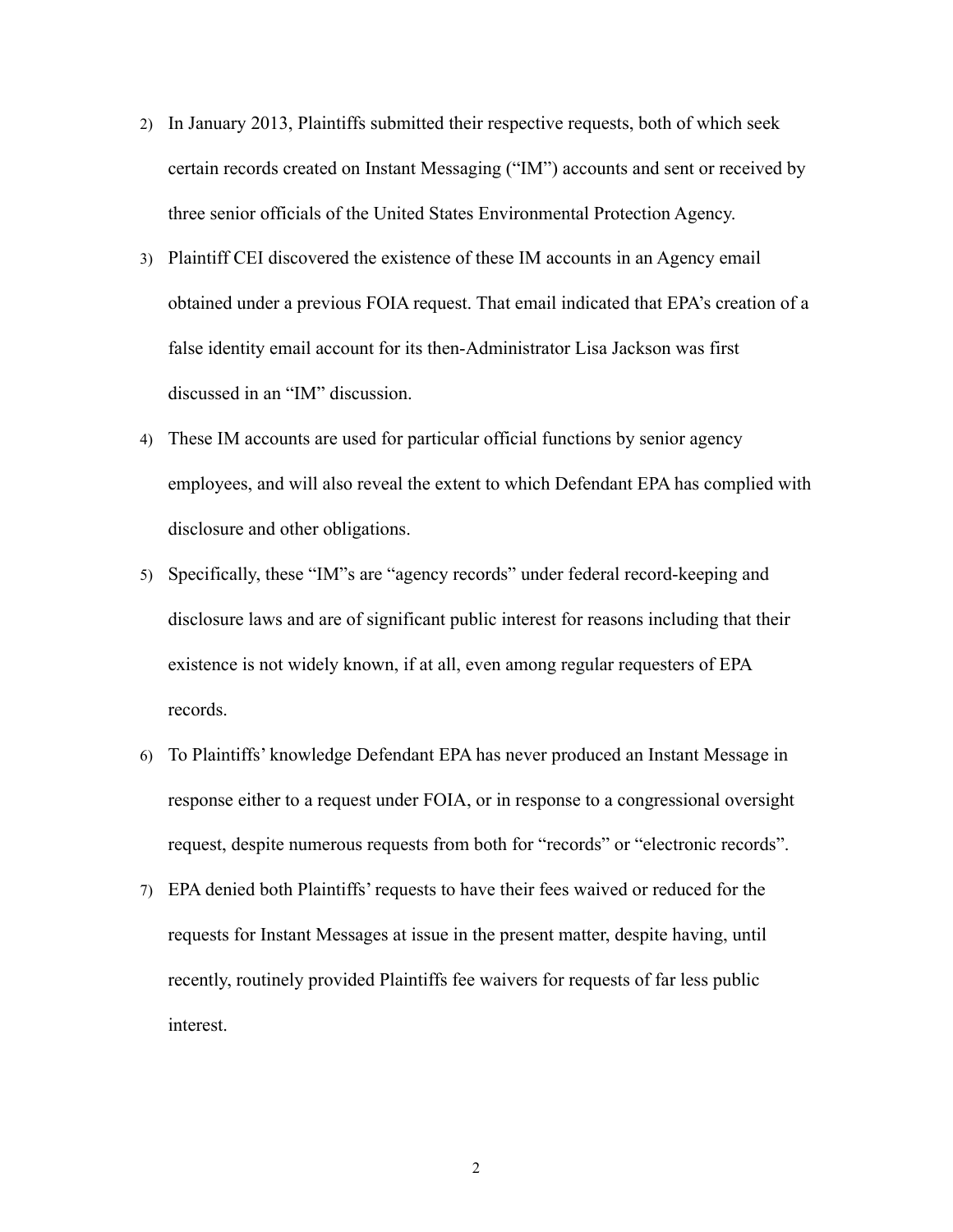- 8) Defendant EPA never responded to either Plaintiff's appeal of these fee waiver denials. Defendant thereby continues its refusal to waive fees for both requests, to respond to either appeal, or to provide estimated fees necessary to proceed or to appeal.
- 9) As such, and in the face of revelations about organized and systemic abuses by senior federal employees to hide from the public their activities, particularly their electronic communications, EPA has denied both requests and both appeals, leaving Plaintiffs no recourse but this lawsuit asking this Court to compel EPA to comply with the law.

#### **PARTIES**

- 10) Plaintiff CEI is a public policy research and educational institute in Washington, D.C., dedicated to advancing responsible regulation and in particular economically sustainable environmental policy. CEI's programs include research, investigative journalism and publication, as well as a transparency initiative seeking public records relating to environmental policy and how policymakers use public resources.
- 11) Plaintiff ATI is a public policy research and educational institute in Washington, D.C., dedicated to advancing responsible regulation and in particular economically sustainable environmental policy. ATI's programs include a specific transparency initiative seeking public records relating to environmental policy and how policymakers use public resources.
- 12) Defendant EPA is a federal agency headquartered in Washington, D.C. whose stated mission is to "protect human health and the environment."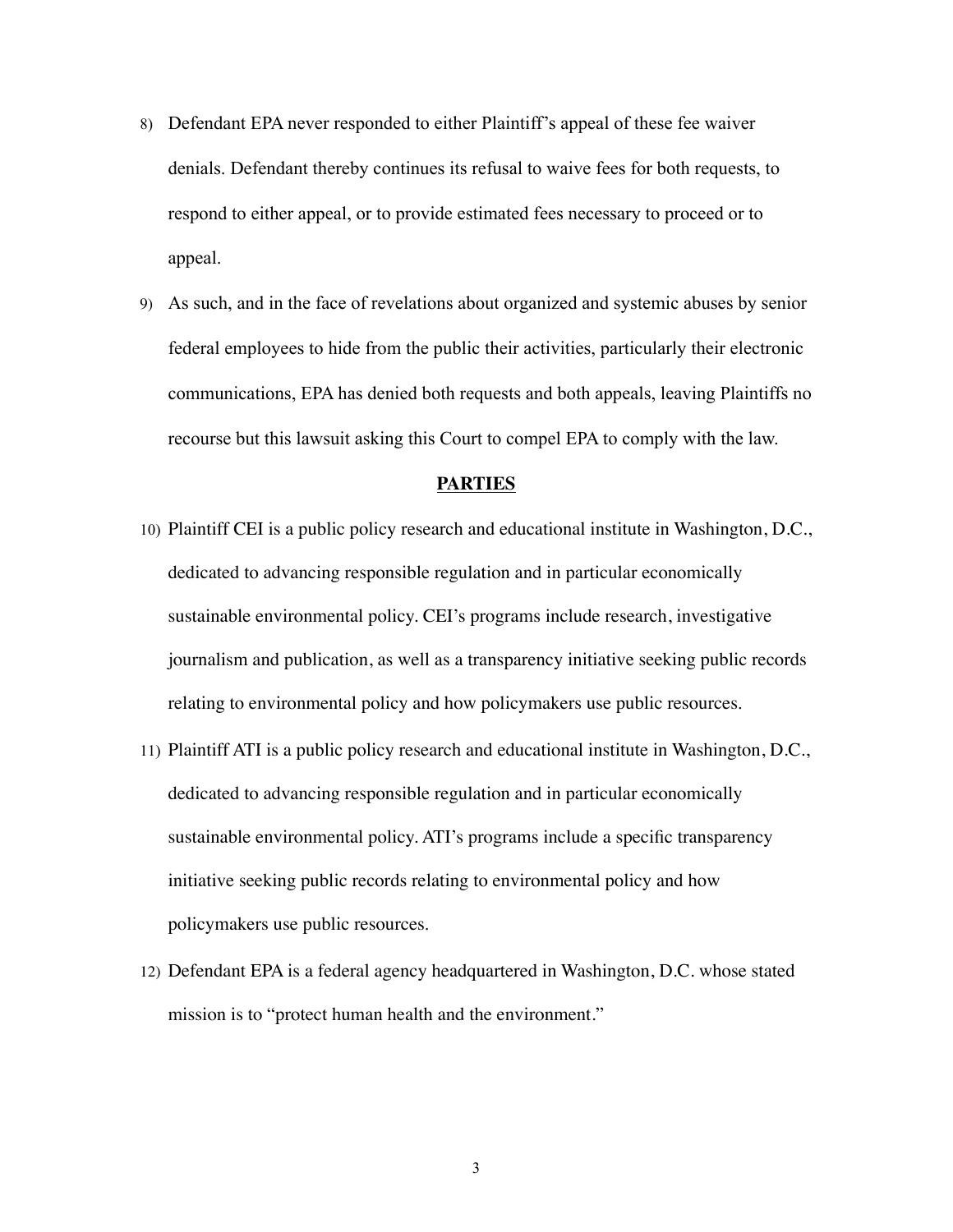#### **JURISDICTION AND VENUE**

- 13) This Court has jurisdiction pursuant to 5 U.S.C.  $\S$  552(a)(4)(B) because this action is brought in the District of Columbia and 28 U.S.C. § 1331 because the resolution of disputes under FOIA presents a federal question.
- 14) Venue is proper in this Court under 5 U.S.C. § 552(a)(4)(B) and 28 U.S.C. § 1391(e) because Plaintiffs reside in the District of Columbia, and defendant is federal agency.

#### **FACTUAL BACKGROUND**

- 15) This lawsuit seeks to compel EPA to respond fully and completely to two separate FOIA requests dated January 24, 2013 (CEI) and January 29, 2013 (ATI), for records of the same class (discussions using IBM "Sametime", Oracle Messenger or other instant messaging service). To Plaintiffs' knowledge EPA has never released any records of this class in response to requests seeking "records" or "electronic records." 16) EPA has chosen to treat both Plaintiffs' requests similarly.
- 17) Plaintiff CEI sought certain described IM records sent to or from former Administrator Lisa Jackson. Plaintiff ATI sought certain IM records sent to or from Jackson and two other senior EPA officials who worked closely with Jackson.
- 18) After acknowledging both requests with auto-responses generated by its FOIAOnline.gov system, by letters dated February 1, 2013 (ATI) and February 5, 2013 (CEI) Defendant denied both Plaintiffs' requests for fee waiver, which waivers are provided for under FOIA for media outlets and not-for-profit groups that broadly disseminate government information.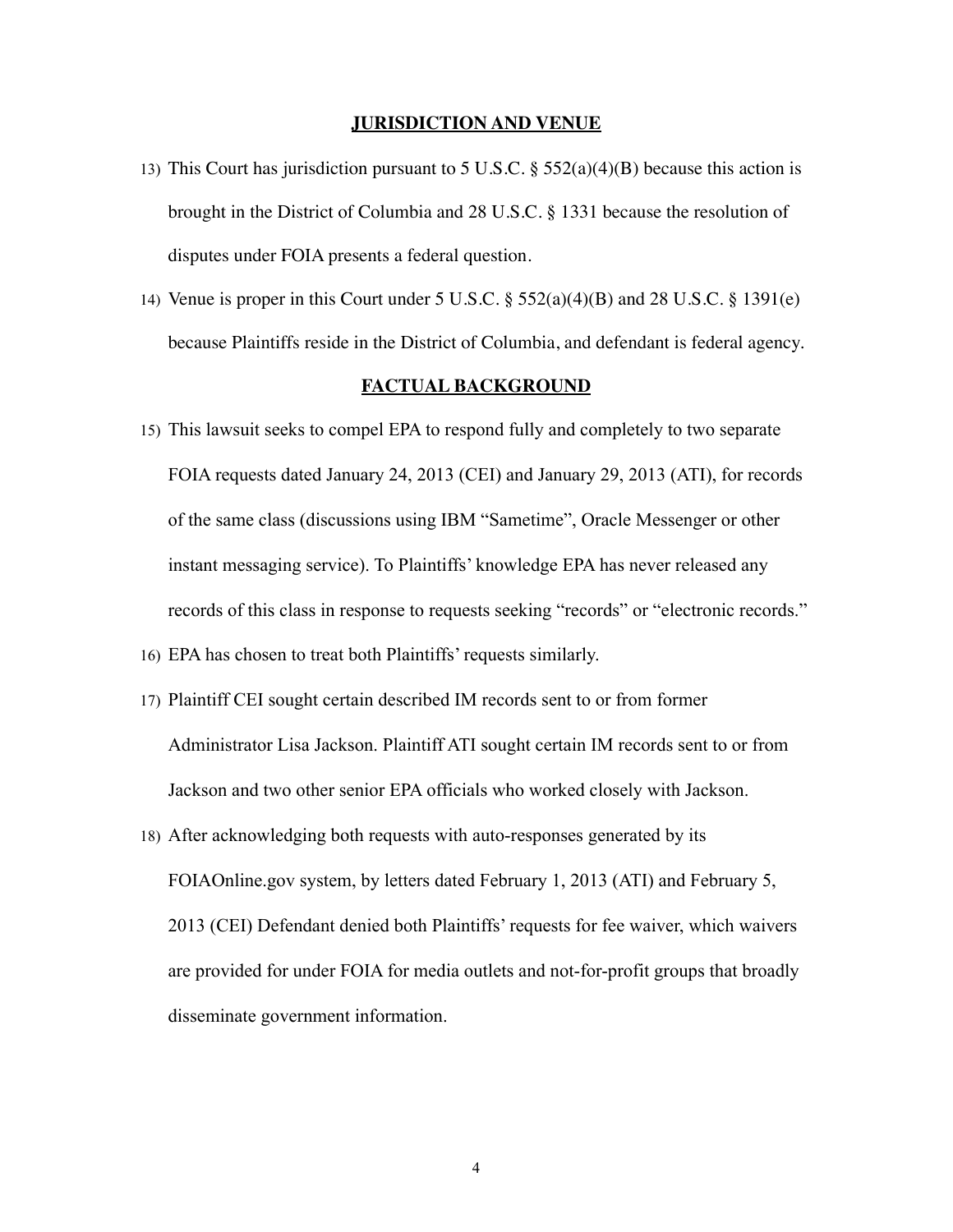- 19) Plaintiffs challenged their respective fee waiver denials by appeals labeled, identified and sent pursuant to EPA regulations and guidelines by electronic mail to [hq.foia@epa.gov](mailto:hq.foia@epa.gov) on February 5, 2013 (ATI) and February 8, 2013 (CEI).
- 20) EPA failed to grant, deny, or ask for more time or information prior to deciding on either appeal.
- 21) By these initial determination fee-waiver denial letters, Defendant acknowledged that the requests are not being processed, stating instead in both cases that an EPA office would contact the respective Plaintiff to estimate fees, which each Plaintiff would then have to agree to as a condition of Defendant initiating its searches.
- 22) EPA has never provided Plaintiffs a cost estimate of the fees it refused to waive.
- 23) Transparency in government is the subject of high-profile promises from the president and attorney general, both arguing forcefully that "that FOIA 'should be administered with a clear presumption: In the face of doubt, openness prevails'" (*See, e.g.*, Attorney General Eric Holder, OIP Guidance, "President Obama's FOIA Memorandum and Attorney General Holder's FOIA Guidelines, Creating a 'New Era of Open Government,'" [http://www.justice.gov/oip/foiapost/2009foiapost8.htm.](http://www.justice.gov/oip/foiapost/2009foiapost8.htm) This and a related guidance elaborate on President Obama's memorandum for the heads of executive departments and agencies, January 20, 2009, [http://www.whitehouse.gov/](http://www.whitehouse.gov/the_press_office/Freedom_of_Information_Act)

[the\\_press\\_office/Freedom\\_of\\_Information\\_Act.](http://www.whitehouse.gov/the_press_office/Freedom_of_Information_Act))

# **Plaintiff CEI's FOIA Request HQ-2013-003088 Seeking Certain Specified Instant Messages of Three Former Senior Officials**

24) On January 24, 2013, Plaintiff CEI submitted one FOIA Request by FOIAOnline.gov to EPA's headquarters FOIA office, seeking: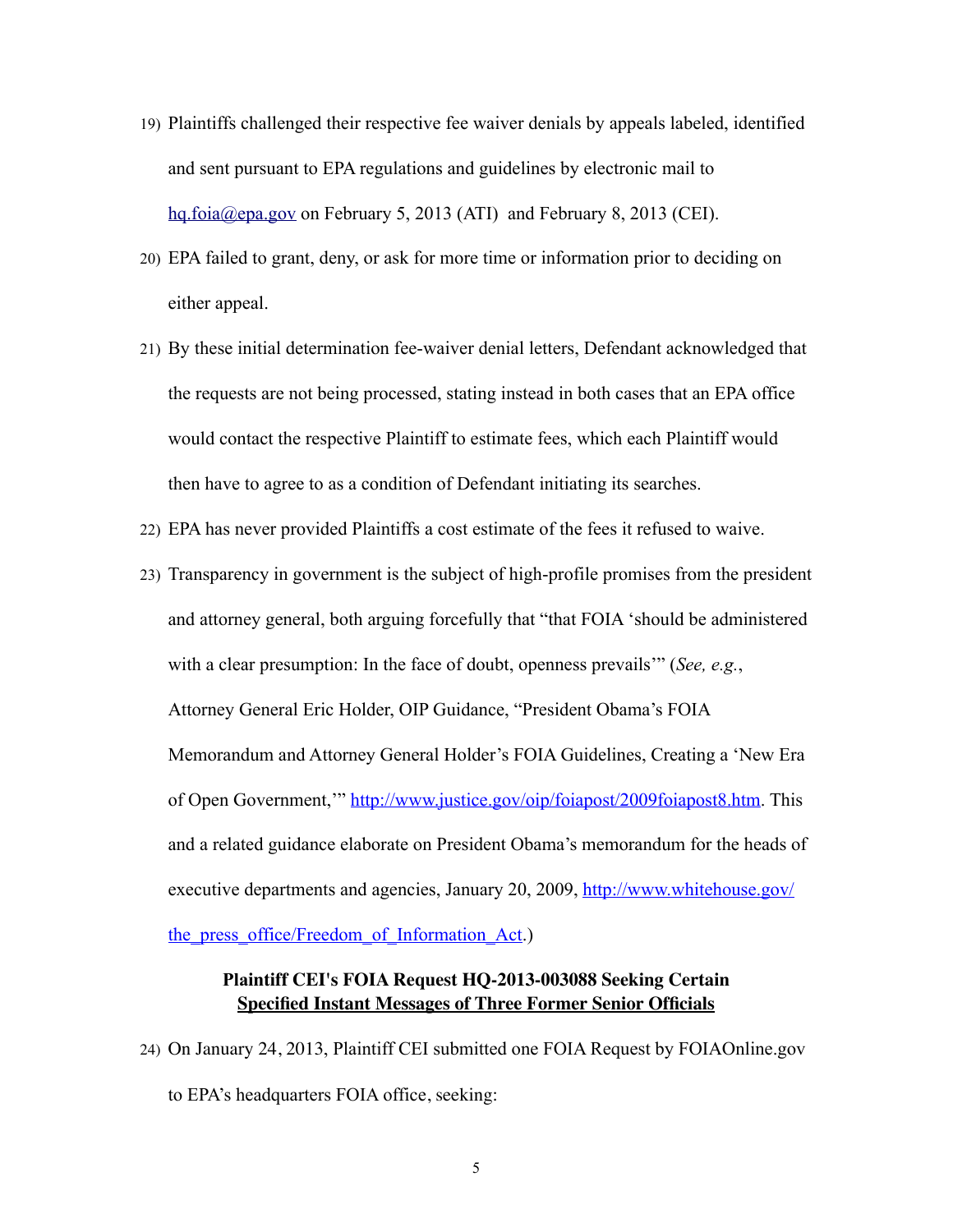copies of all written Sametime, or enterprise instant messaging, "chat" or message threads sent from or to (including as "cc:" or "bcc:") any such account(s) established by EPA for the use of Administrator Lisa Jackson (a) including accounts established in some version of her name, as well as the account(s) established for her in the name of "Richard Windsor", and any other Sametime or instant messaging account(s) established in any name for her use, whether EPA describes the account(s) as non-public, public, secondary, alias, or otherwise, (b) which messages/threads are dated during the period January 20, 2009 to the date EPA processes this request, inclusive, and (c) which include the words "climate", "endanger" (which includes in e.g., "endangerment"), "coal", or "MACT", in the body or Subject" field. Sametime or enterprise instant messaging records are Agency records, as affirmed by, inter alia, EPA's April 11, 2008 memo (John B. Ellis) to the National Archives and Records Administration (Paul Wester), reporting certain discovery of certain record-keeping problems, at p. 4, and EPA's policy statement prohibiting use of non-EPA email accounts and instant messaging applications.

25) EPA assigned this request identification number EPA-HQ-2013-003088 by electronic

confirmation that same day.

#### **Plaintiff ATI's FOIA Request HQ-2013-003213 Seeking Certain Specified Instant Messages Addressing Coal, Greenhouse Gas Regulation**

- 26) On January 29, 2013, Plaintiff ATI submitted one FOIA Request by FOIAOnline.gov
	- to EPA's headquarters FOIA office, seeking:

copies of all Sametime (or "Sametime Connect"), Oracle Messenger, or otherwise enterprise instant messaging "chat" or message thread meeting the following description: (a) sent from or to (including as "cc:' or "bcc:") ANY such account(s) established in ANY name by or with EPA for the use of (i) Administrator Lisa Jackson, (ii) Lisa Heinzerling in any of her EPA positions, or (iii) Assistant Administrator for Air Gina McCarthy, (b) which messages/threads are dated during the period January 20, 2009 to the date EPA processes this request, inclusive, and (c) which include "Sierra", or the acronyms "ALA" (which stands for American Lung Association) or "CPR" (which stands for Center for Progressive Reform).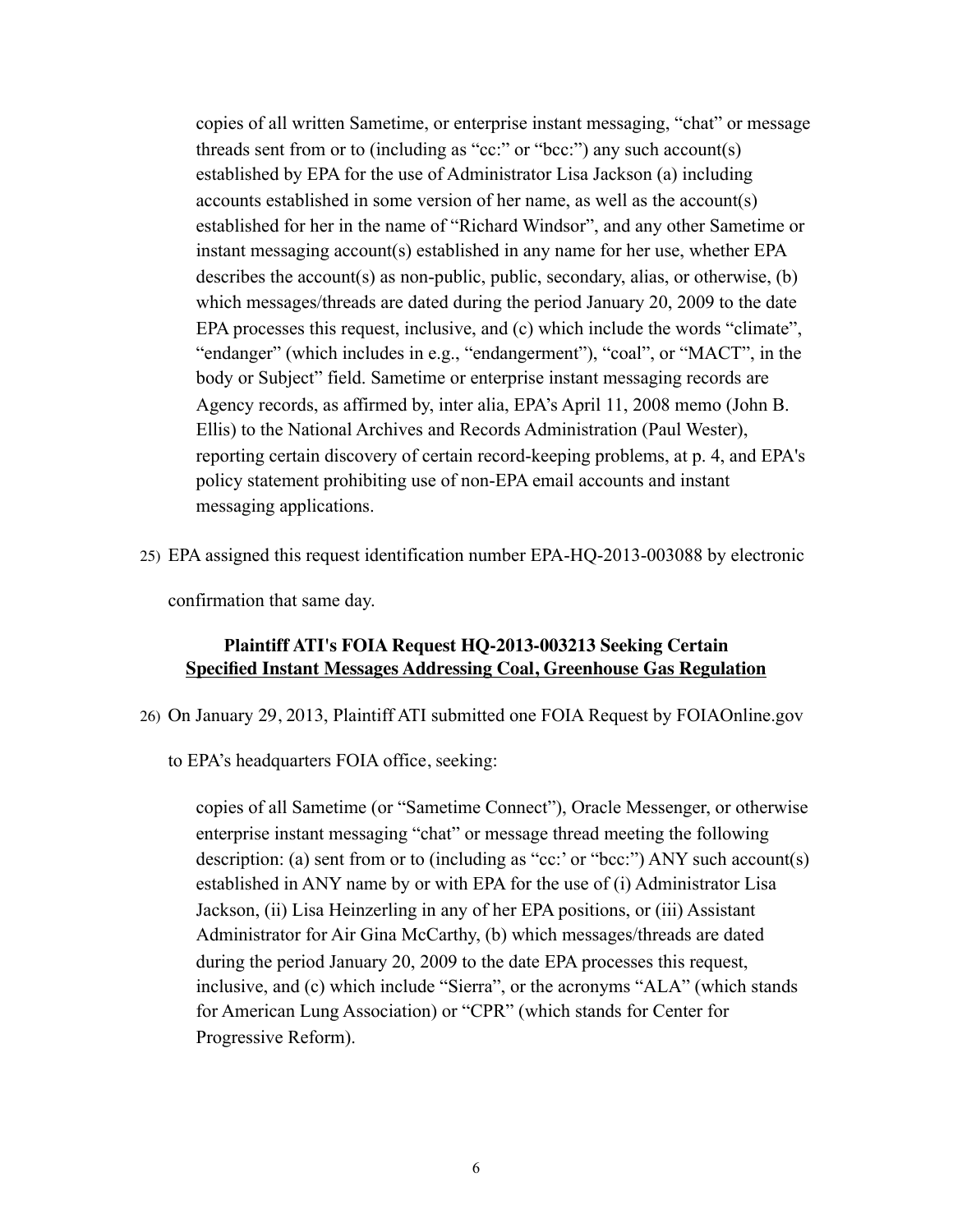27) EPA assigned this request identification number EPA-HQ-2013-003213 by electronic confirmation that same day.

#### **Defendant's Response to Plaintiffs' FOIA Requests**

- 28) EPA acknowledged both requests with auto-electronic responses generated by its FOIAOnline.gov system.
- 29) By letter addressed to CEI, but citing ATI's request number and delivered to ATI by electronic mail on February 1, 2013, EPA National FOIA Officer Mr. Larry Gottesman denied ATI's fee waiver stating in pertinent part, "You have failed to demonstrate that the release of the information requested significantly increases the public understanding of government operations or activities."
- 30) In denying ATI's request EPA wrote, *inter alia*, "The EPA Office of the Administrator (AO) will be responding to your information request for the Agency. If the estimated costs exceed \$150.00, EPA will contact you regarding the cost of processing your request and seek an assurance of payment. They will be unable to process your request until they receive your assurance of payment."
- 31) By letter delivered by electronic mail on February 5, 2013, EPA National FOIA Officer Mr. Larry Gottesman denied CEI's fee waiver stating in pertinent part, "You have not expressed a specific intent to disseminate the information to the general public."
- 32) In denying CEI's request EPA wrote, *inter alia*, "If the estimated costs exceed \$25.00, EPA will contact you regarding the cost of processing your request and seek an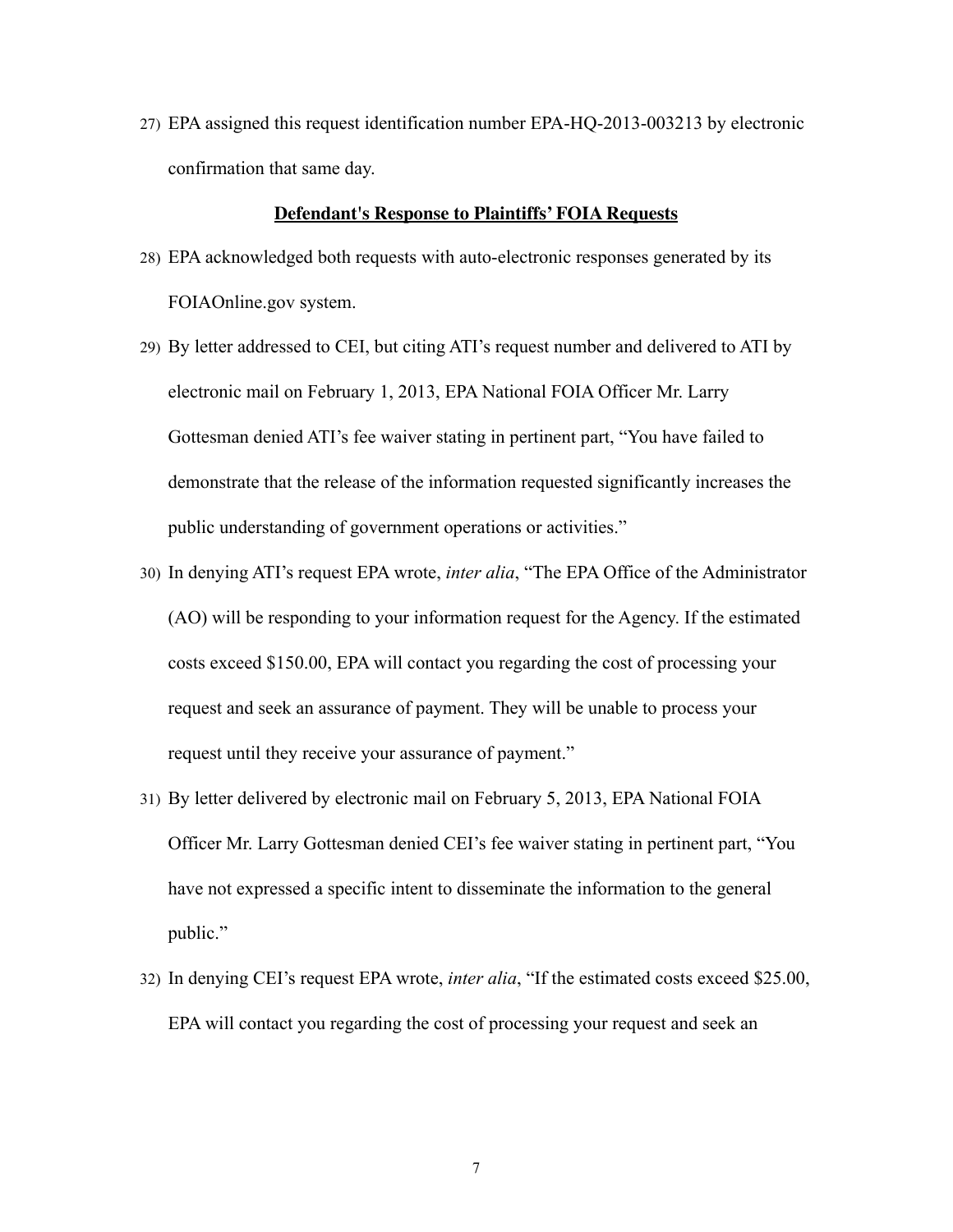assurance of payment. They will be unable to process your request until they receive your assurance of payment."

- 33) As such, by separate letters, Defendant denied both Plaintiffs' requests for fee waiver, stating that an office within EPA would contact the respective plaintiff to estimate fees which each plaintiff would then have to agree to as a condition of Defendant initiating its searches.
- 34) To date EPA has still not provided a cost estimate for either request.

#### **Plaintiffs' Administrative Appeals**

- 35) Plaintiff ATI submitted its administrative appeal on February 5, 2013 by electronic mail to the address EPA provides publicly, [hq.foia@epa.gov,](mailto:hq.foia@epa.gov) challenging EPA's denial of its request for fee waiver, responding to EPA's basis for denial, and arguing why it merits a fee waiver.
- 36) Plaintiff CEI submitted its administrative appeal on February 8, 2013 by electronic mail to the address EPA provides publicly, [hq.foia@epa.gov,](mailto:hq.foia@epa.gov) challenging EPA's denial of its request for fee waiver, responding to EPA's basis for denial, and arguing why it merits a fee waiver.

# **Defendant's Response to Plaintiffs' Administrative Appeals**

## **A. Defendant's Response to Plaintiff CEI**

37) By letter dated February 12, 2013, EPA acknowledged CEI's electronically filed, February 8, 2013 appeal, stating it was received by Defendant's Office of General Counsel on February 11, 2013.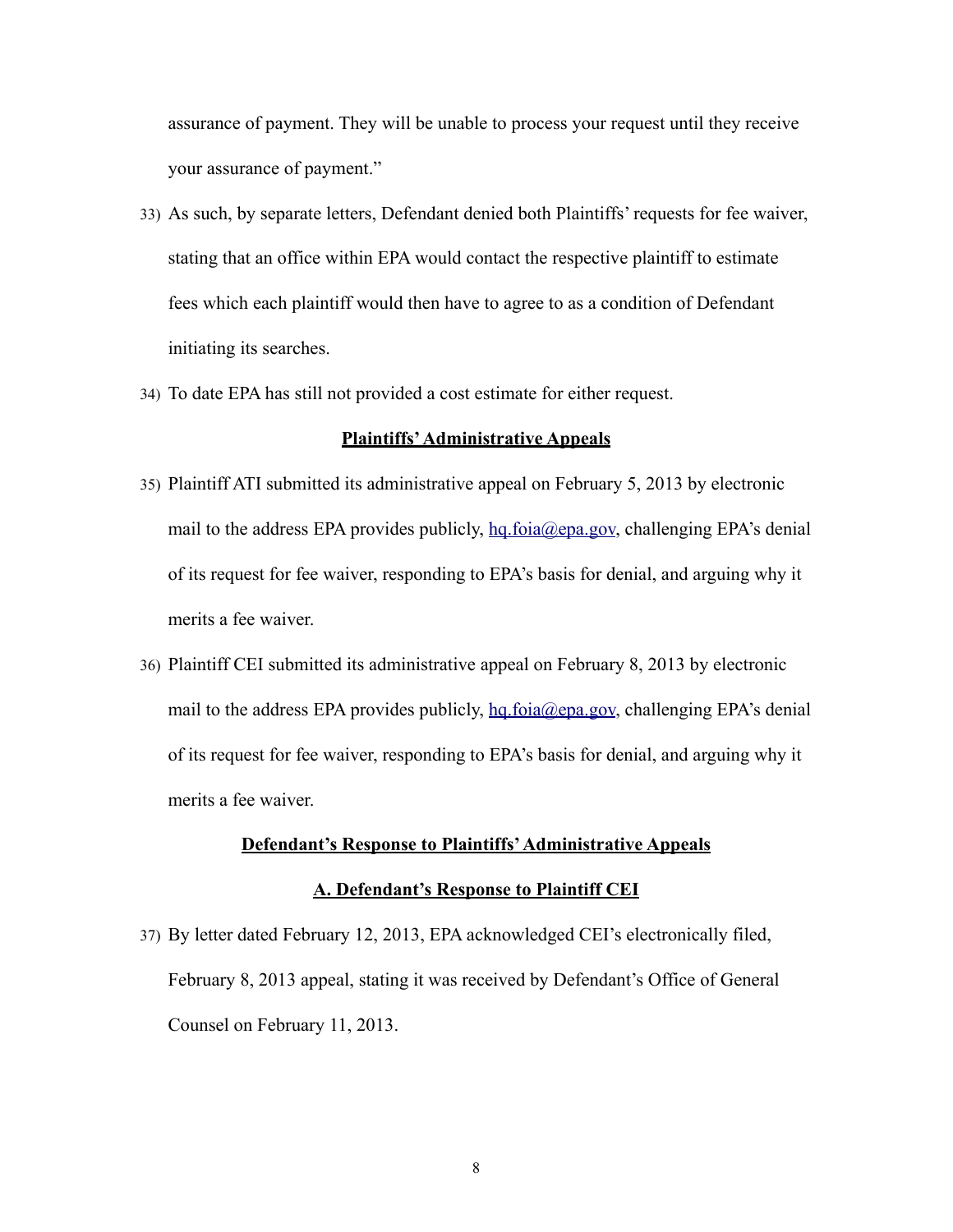#### **B. Defendant's Response to Plaintiff ATI**

- 38) By letter dated February 12, 2013, EPA acknowledged ATI's electronically filed, February 5, 2013 appeal, stating it was received by Defendant's Office of General Counsel on February 11, 2013.
- 39) This letter, citing to ATI's request identification number HQ-2013-003213, was addressed and mailed to undersigned counsel Horner (who submitted both requests at issue in this matter) at the Competitive Enterprise Institute. EPA assigned ATI's request the appeal number HQ-APP-2013-003415.
- 40) EPA then sent a letter dated March 13, 2013, again addressed and mailed to undersigned counsel Horner at the Competitive Enterprise Institute and using identical language, again citing to ATI's request number HQ-2013-003213 and acknowledging ATI's appeal. This letter claimed receipt of ATI's appeal on March 13, 2013 and assigned a different appeal identification number than it first assigned to this request, HQ-APP-2013-004426.
- 41) Having heard nothing further after Defendant's deadline for responding to ATI's appeal passed, ATI then wrote to the FOIA Specialist who had signed and sent both of these letters, Ms. Barbara Bruce, by electronic mail (at [hq.foia@epa.gov](mailto:hq.foia@epa.gov) and FOIA HQ@epamail.epa.gov), requesting clarification and a status update.
- 42) ATI wrote the following on March 14, 2013, providing email and cell phone contact information:

To EPA OGC/Ms. Bruce, Attached please see two letters in one PDF file, dated February 7, 2013 and March 13, 2013 and both purporting to be sent in response to the above-captioned

9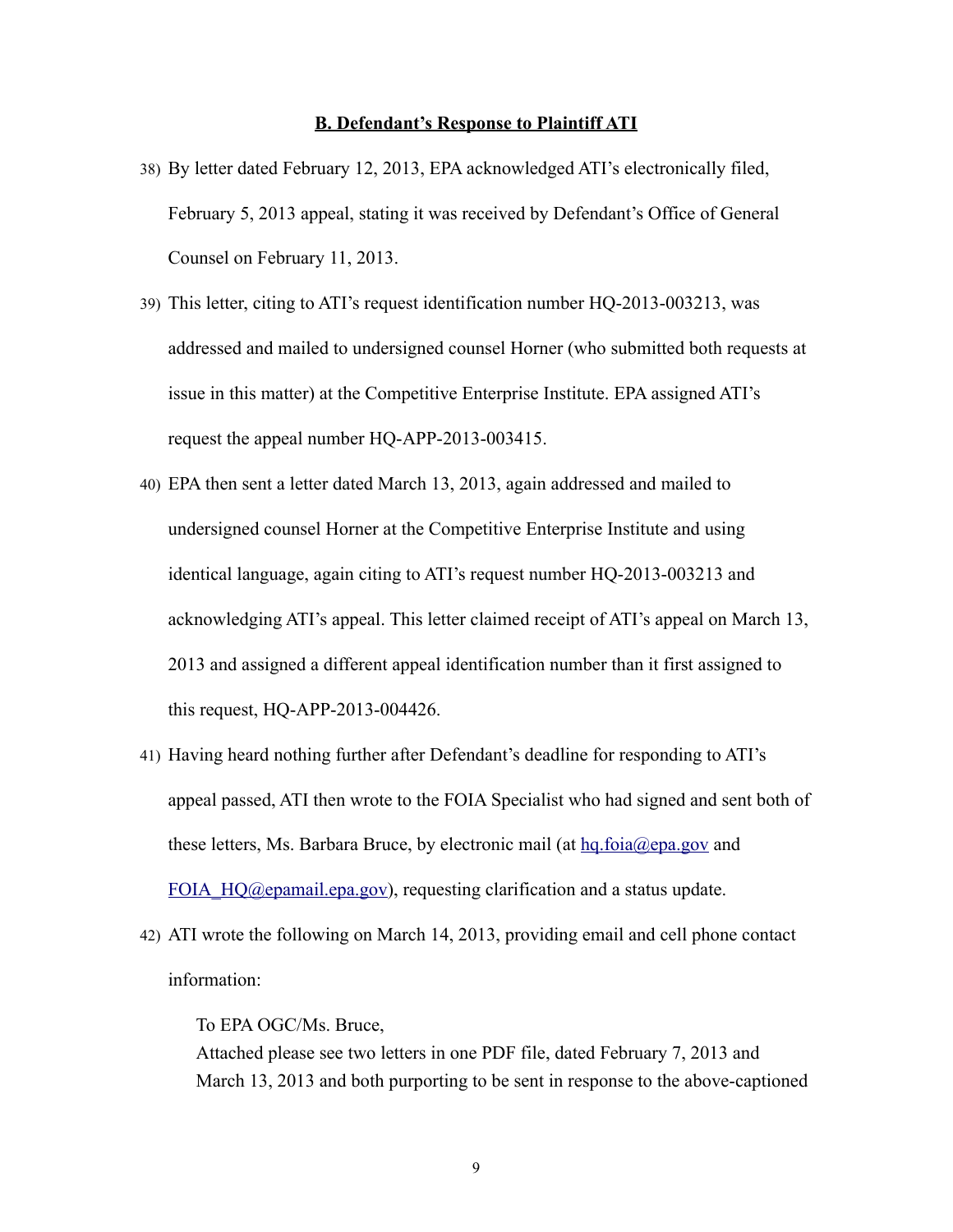request (attached) by the American Tradition Institute (ATI). ATI appealed the denial of the fee waiver on February 5, 2013. Both are addressed to the Competitive Enterprise Institute. I acknowledge receipt of these letters on behalf of ATI. However, please correct the mailing address and requesting party in your records. I specifically write to inquire as to the document that the March 13, 2013 letter responds, to and the status of the appeal acknowledged in the February 7, 2013 letter. Please do not hesitate to contact me with any questions.

I look forward to your response.

- 43) Defendant ATI heard nothing back from EPA.
- 44) EPA has not contacted CEI or ATI concerning either their appeals or the completion of their requests.
- 45) As such, by not replying to Plaintiffs' appeals seeking fee waiver Defendant continues to deny them and to otherwise improperly deny Plaintiffs' requests.

#### **LEGAL ARGUMENTS**

# **Instant Messages are "Agency Records" Under Federal Record-Keeping and Disclosure Laws and EPA Regulation**

- 46) EPA provides employees access to IBM Sametime and Oracle Messenger accounts to facilitate instant messaging/enterprise messaging as an option for official internal or external communications.
- 47) IBM Sametime is an "EPA-wide service, open to any EPA employee" (*see*, [http://](http://www.epa.gov/superfund/distance_pdfs/internet_seminar_possibilities.pdf) [www.epa.gov/superfund/distance\\_pdfs/internet\\_seminar\\_possibilities.pdf\)](http://www.epa.gov/superfund/distance_pdfs/internet_seminar_possibilities.pdf). EPA employees similarly use Oracle Messenger (*see*, e.g., [http://www.umass.edu/tei/](http://www.umass.edu/tei/conferences/Triad_PDF/Balent.pdf) [conferences/Triad\\_PDF/Balent.pdf,](http://www.umass.edu/tei/conferences/Triad_PDF/Balent.pdf) pp. 40, 42).
- 48) Sametime, Messenger or otherwise enterprise instant messaging correspondence are, and therefore must be maintained and produced as, Agency records. *See*, *inter alia*,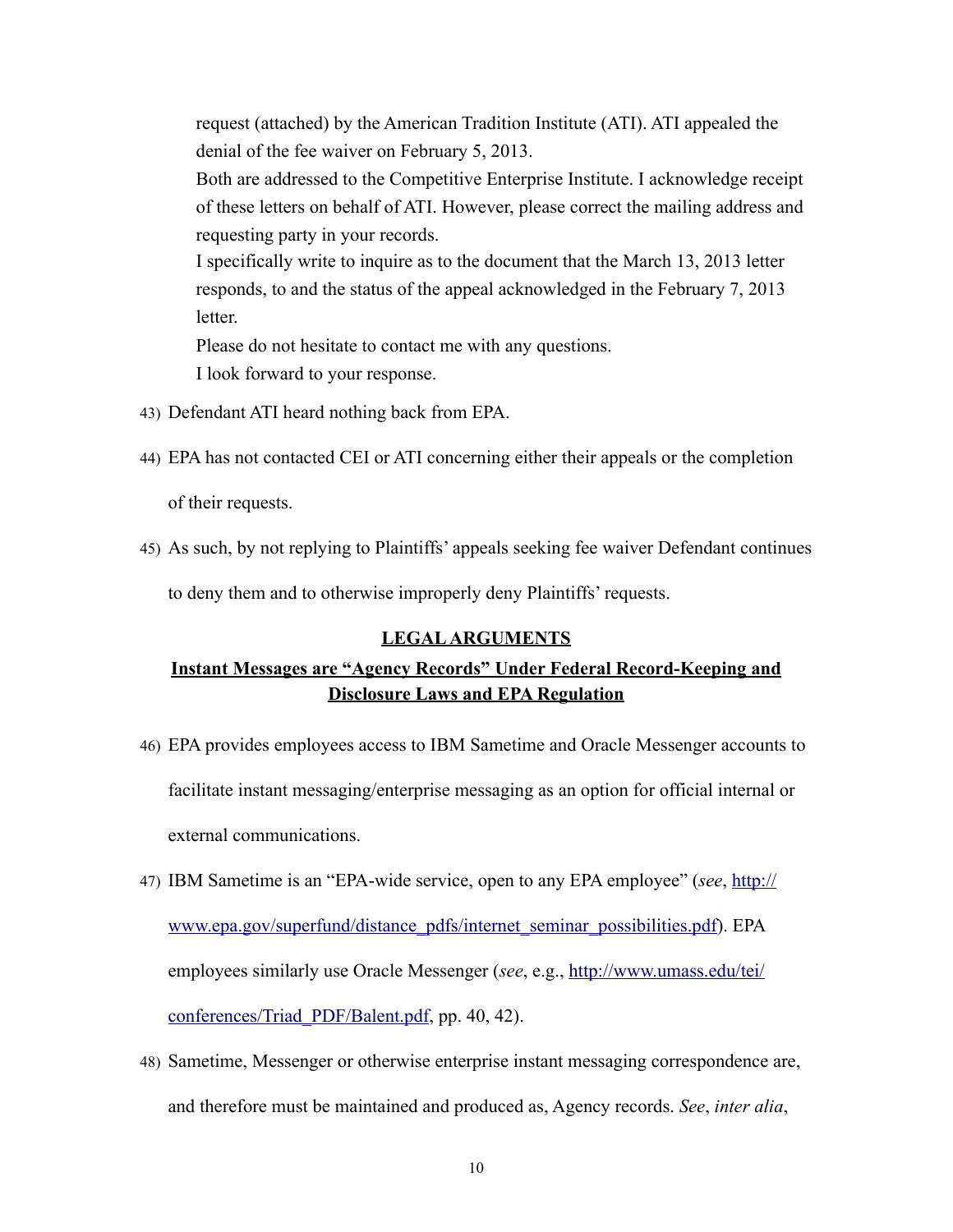EPA's April 11, 2008 memo from John B. Ellis to the National Archives and Records Administration (Paul Wester), reporting certain discovery of certain record-keeping problems (at p. 4), and EPA's policy statement prohibiting use of non-EPA email accounts and instant messaging applications. *See also Records and ECMS Briefing, EPA Incoming Political Appointees 2009*.

- 49) As with email, Agency employees are not to use accounts for work-related correspondence other than those provided them by EPA, unless they copy their office account or provide their office with hard copies. *Id*.
- 50) EPA-provided IM services are not limited to internal EPA participation. As IBM notes, "Thanks to Sametime software's federation capabilities, you can also chat with people who use Google, AOL or other enterprise IM systems." (*See*, *e.g.,* [http://](http://www-01.ibm.com/software/lotus/products/sametime/instant-messaging/screenshots.html) [www-01.ibm.com/software/lotus/products/sametime/instant-messaging/](http://www-01.ibm.com/software/lotus/products/sametime/instant-messaging/screenshots.html) [screenshots.html](http://www-01.ibm.com/software/lotus/products/sametime/instant-messaging/screenshots.html)). As EPA notes, "Any EPA employee may use these tools with EPA and non-EPA participants." ([http://www.umass.edu/tei/conferences/Triad\\_PDF/](http://www.umass.edu/tei/conferences/Triad_PDF/Balent.pdf) [Balent.pdf](http://www.umass.edu/tei/conferences/Triad_PDF/Balent.pdf), p. 19).
- 51) Features of these tools include allowing searches of chat histories.

# **Defendant EPA Owed and Has Failed to Provide Plaintiffs a Meaningful, Productive Response to their Requests, and to Their Appeals**

- 52) EPA regulations provide in pertinent part that "(k) The decision on your appeal will be made in writing, normally within 20 working days of its receipt by the Headquarters Freedom of Information Staff." 40 C.F.R. § 2.104(k)
- 53) FOIA provides that a requesting party the substantive agency response within twenty working days to which requesters are entitled must affirm the agency is processing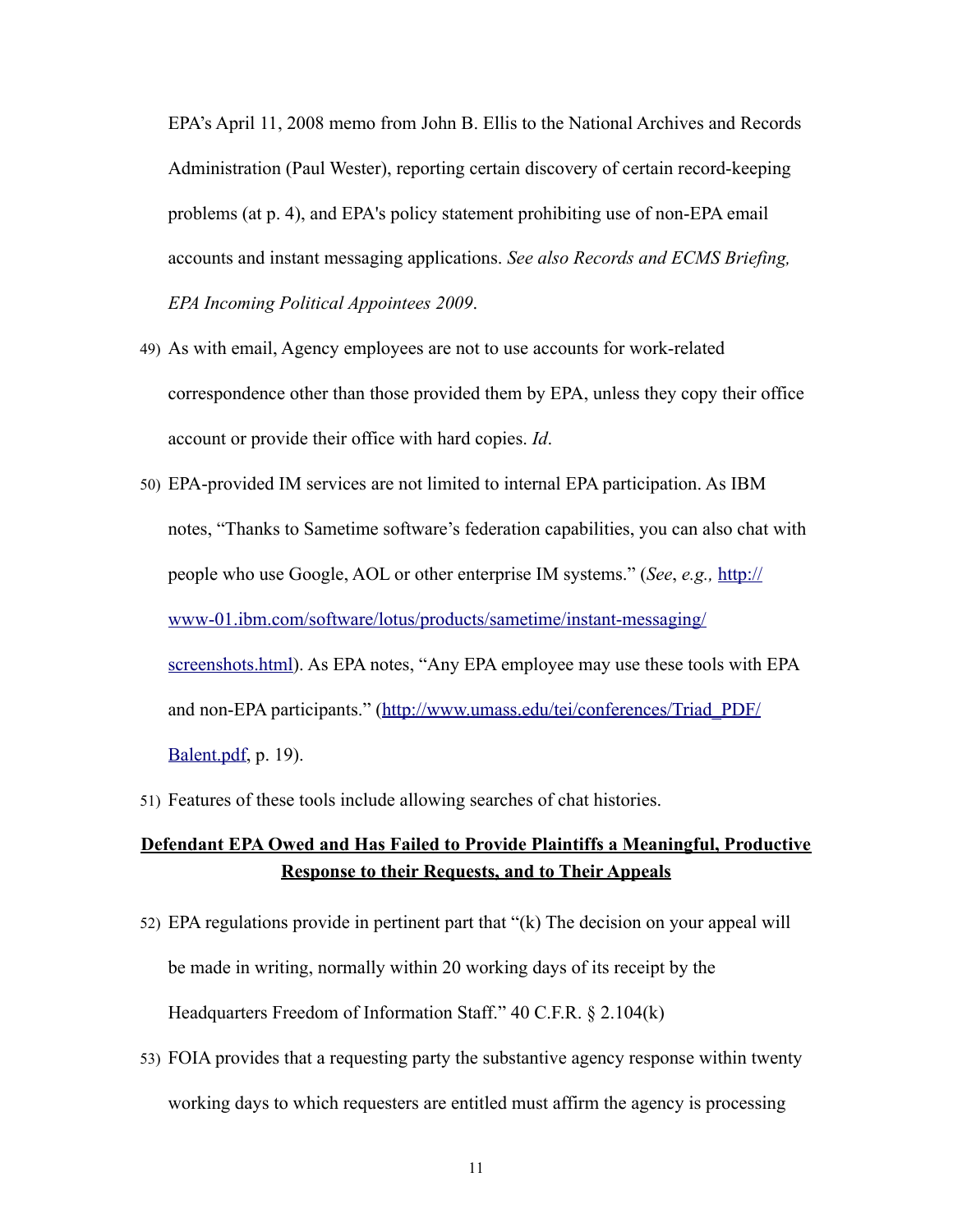the request and intends to comply. It must rise to the level of indicating "that the agency is exercising due diligence in responding to the request...Upon any determination by an agency to comply with a request for records, the records shall be made promptly available to such person making such request." (5 U.S.C.  $\S 552(a)(6)$ ) (C)(i)) Alternately, the agency must cite "exceptional circumstances" and request, and make the case for, an extension that is necessary and proper to the specific request. *See also Open America v. Watergate Special Prosecution Force*, 547 F.2d 605 (D.C. Cir. 1976).

- 54) Examples of the require substantive action on FOIA requests include informing a requester that it assigned the request(s) to the simple, normal or complex processing tracks and giving notice that it is reviewing some quantity of records with an eye toward production on some estimated schedule. See generally, *Citizens for Responsibility and Ethics in Washington v. Federal Election Commission*, 839 F. Supp. 2d 17, 25 (D.D.C. 2011). Alternately, a complying agency will obtain an appropriate extension in the event of unusual circumstances.
- 55) After Plaintiffs appealed the Agency's denials of their requests for fee waiver, Defendant did not substantively respond, or order production of responsive records subject to legitimate withholdings, or indicate that the requests were in the queue for processing and that a certain quantity of records was being reviewed with an eye toward production on some estimated schedule, or that a decision on its appeal would require additional time.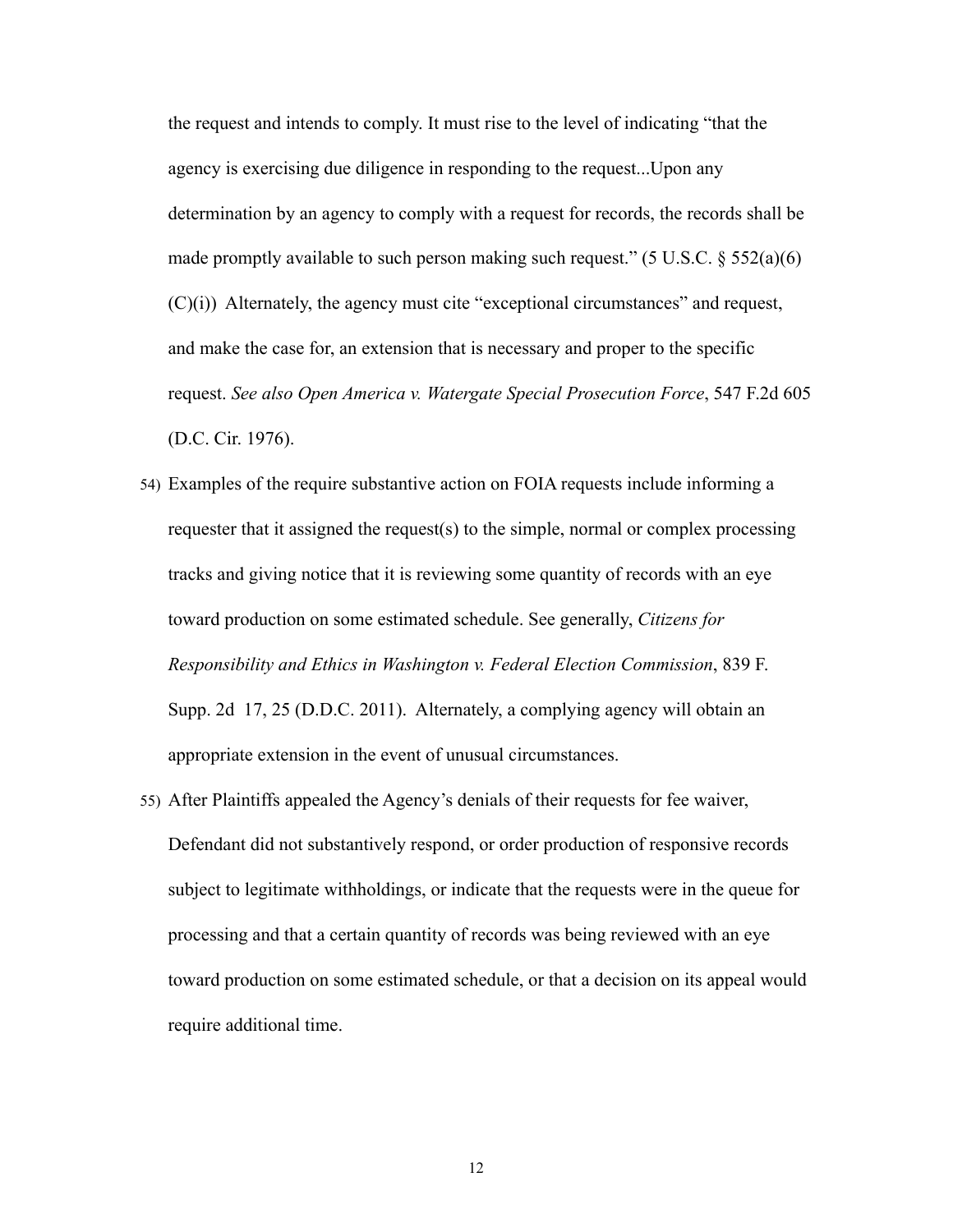- 56) No office within Defendant EPA has provided any indication it is in fact processing Plaintiffs' requests or appeals, or sought or made its case for an extension of time to respond to either request or appeal as required to show "exceptional circumstances."
- 57) To date, EPA has only assigned tracking numbers and claimed that certain offices would handle the respective requests, specifically that these offices would providing fee estimates, and acknowledged receipt of Plaintiffs' appeals.
- 58) Even after Plaintiff ATI's request for clarification and status, EPA continues to provide Plaintiffs no responsive records or any substantive response at all.
- 59) By not substantively responding to Plaintiffs' requests Nos. HQ-2013-003213 and HQ-2013-003088 EPA has constructively denied the requests for records, and by Defendant's refusal to rule on Plaintiffs' appeals, Plaintiffs have exhausted their administrative remedies.
- 60) For the foregoing reasons, EPA is now legally required to provide Plaintiffs records responsive to their requests.

#### **Plaintiffs Are Entitled to Fee Waivers**

- 61) FOIA is aimed in large part at promoting the active oversight roles of watchdog public advocacy groups. *See Better Gov't Ass'n v. Department of State*, 780 F.2d 86, 88-89 (D.C. Cir. 1986)(fee waiver intended to benefit public interest watchdogs).
- 62) The language of the FOIA makes clear that Congress intended that the assessment of fees not be a bar to private individuals or public interest groups seeking access to government documents. Both FOIA and the legislative history of the relevant FOIA provision call for a liberal interpretation of the fee waiver standard. ("A requester is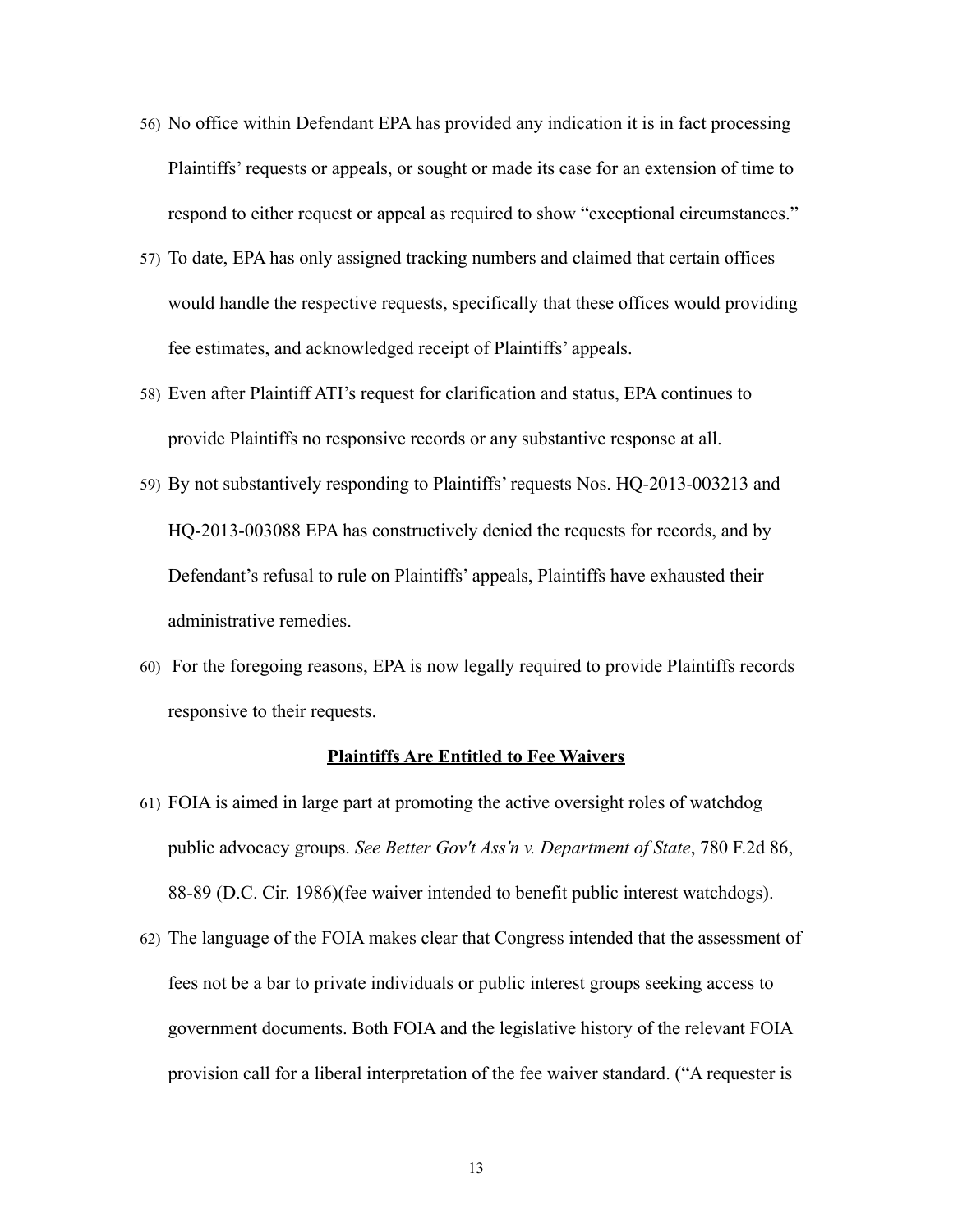likely to contribute significantly to public understanding if the information disclosed is new; supports public oversight of agency operations; or otherwise confirms or clarifies data on past or present operations of the government." 132 Cong. Rec. H9464 (Reps. English and Kindness)).

- 63) Courts have noted this legislative history to find that a fee waiver request is likely to pass muster "if the information disclosed is new; supports public oversight of agency operations, including the quality of agency activities and the effects of agency policy or regulations on public health or safety; or, otherwise confirms or clarifies data on past or present operations of the government." *McClellan Ecological Seepage Situation v. Carlucci*, 835 F.2d 1282, 1284-1286 (9th. Cir. 1987).
- 64) The information requested in requests Nos. HQ-2013-003088 and HQ-2013-003213 meets that description, for reasons both obvious and specified in Plaintiffs' appeals.
- 65) This history suggests that all fees should be waived whenever a requester is seeking information on a subject relating to the manner in which a government agency is carrying out its operations or the manner in which an agency program affects the public. The requested information also meets this description.
- 66) FOIA provides for fee waiver or reduction when "disclosure of the [requested] information is in the public interest because it is likely to contribute significantly to public understanding of the operations or activities of the government." 5 U.S.C. §  $552(a)(4)(A)(iii)$ .
- 67) EPA has not responded to Plaintiffs' appeals seeking to have their fees waived (or reduced) for requests Nos. HQ-2013-003088 and HQ-2013-003213.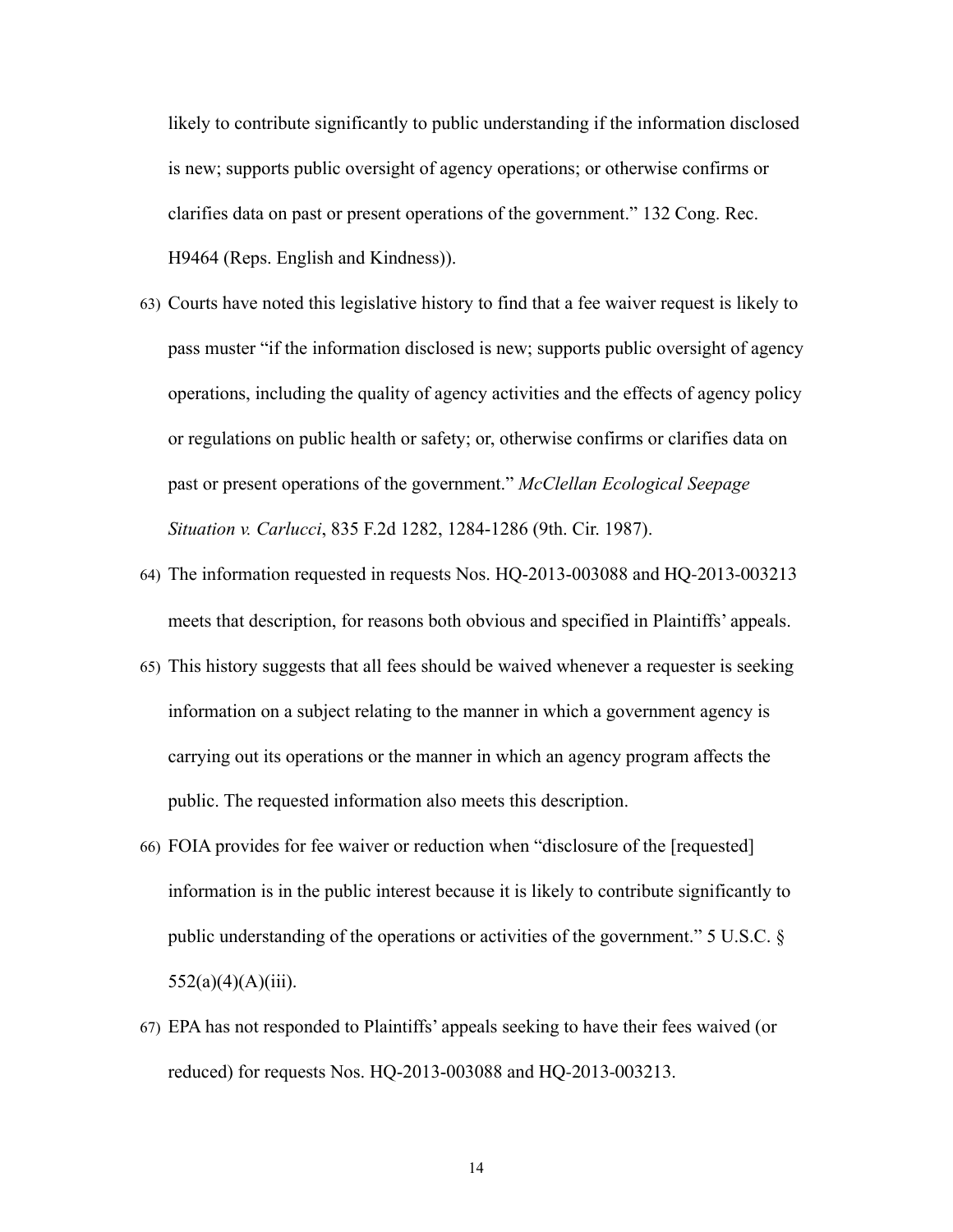- 68) Plaintiffs have routinely received fee waivers under FOIA and for requests for information of far less demonstrable interest to the public than, as here, records representing senior Agency officials corresponding by an obscure, little-known and apparently never-released medium of communication, about the Agency's most highprofile, controversial agenda item (HQ-2013-003088, CEI) and dealings with three highly influential pressure groups with which the Agency has close ties and even financially supports (HQ-2013-003213, ATI).
- 69) Due to that nature of the requested records, disclosure of the requested information would contribute significantly to public understanding of the operations or activities of the government. This is particularly true because neither Plaintiffs nor the public at large have any other means of obtaining the information requested.
- 70) Further, both CEI and ATI have proven their ability to disseminate the information to a broad audience, most particularly information obtained under FOIA requests through opinion pieces, research papers, media appearances, newsletters, Capitol Hill briefings and website postings, and for the reasons for which both CEI and ATI have received fee waivers in the past (see. e.g., EPA FOIA request No. HQ-FOI-2013-001343 (CEI request seeking emails to and from "Richard Windsor"), and Department of Energy FOIA request No. HQ-2012-01449-F (ATI's request seeking a large volume of emails produced on a private email account via which the director of DoE's Loan Guarantee Program administered that program; EPA request Nos. HQ-FOI-01052-12 and HQ-FOI-01058-12, seeking a large volume of emails to, from or referencing environmental pressure groups).

15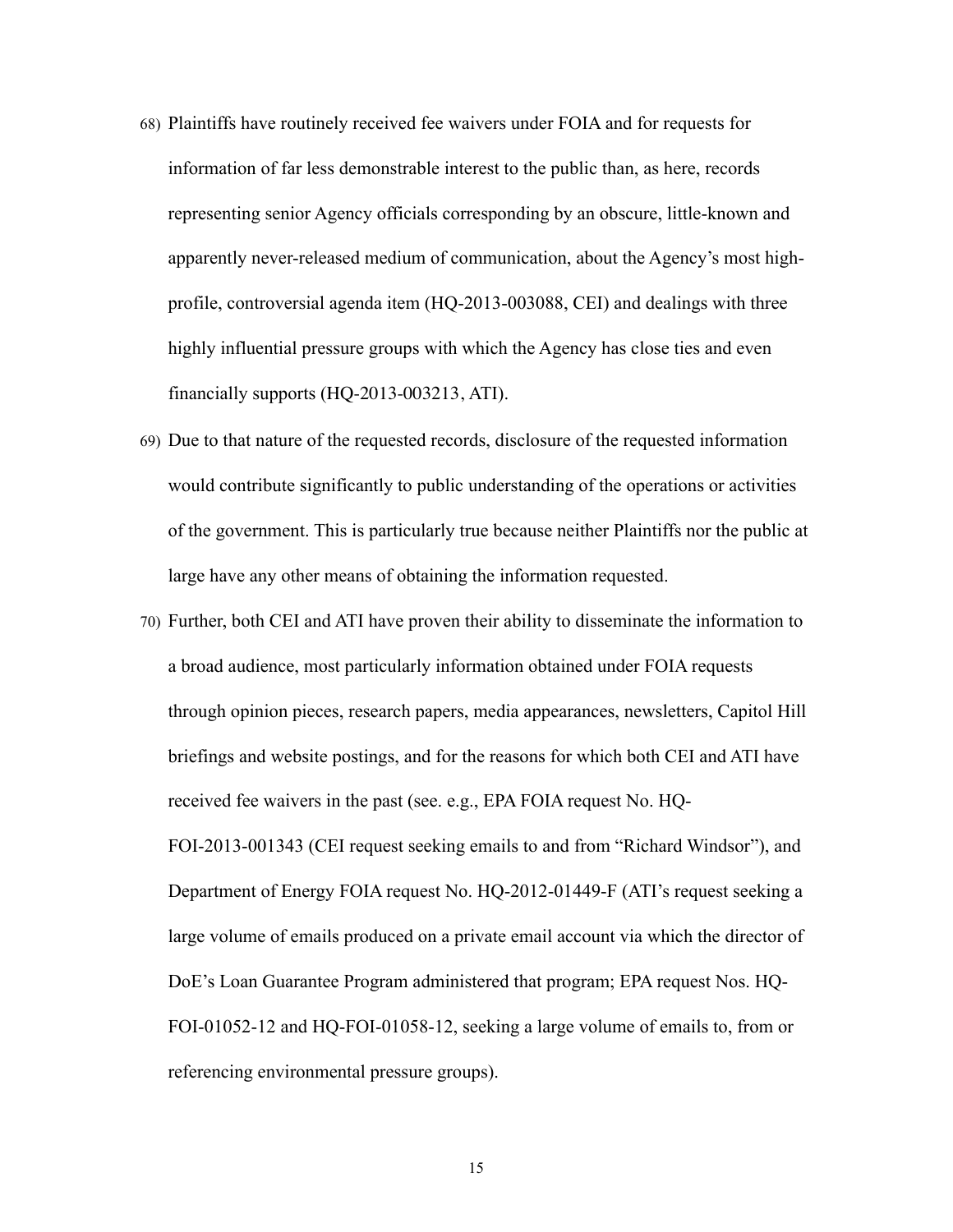- 71) By not substantively responding to Plaintiffs' requests Nos. HQ-2013-003088 and HQ-2013-003213, EPA has constructively, wrongly denied both of Plaintiffs' requests to have their fees waived or substantially reduced, as "disclosure of the [requested] information is in the public interest because it is likely to contribute significantly to public understanding of the operations or activities of the government."
- 72) Defendant's denials also are legally inadequate because, instead of granting Plaintiffs' requests as is proper, or even attempting to follow through on its vow to assess fees by providing Plaintiffs the necessary fee estimates and information about Plaintiffs' appellate rights, as required, Defendant has merely stated that it will not proceed with its search(es) until Plaintiffs agree to fee estimates which the Agency continues to refuse to put forth, while also refusing to rule on Plaintiffs' appeals.
- 73) Further, under the OPEN Government Act of 2007 ("2007 Amendments"), agencies that do not respond to requests within the statutory time period are precluded from charging search fees (or copying fees for media requesters, who are not subject to search fees). *Bensman v. Nat'l Park Serv*., No. 10-1910, 806 F. Supp. 2d 31 (D.D.C. Aug. 10, 2011)("To underscore Congress's belief in the importance of the statutory time limit, the 2007 Amendments declare that '[a]n agency shall not assess search fees ... if the agency fails to comply with any time limit' of FOIA.  $\S 552(a)(4)(A)$ (viii)"). *See also Lawyers Comm. for Civil Rights of the San Francisco Bay Area v. U.S. Dep't of the Treasury*, No. 07-2590, 2009, WL 2905963, 2009 U.S. Dist. LEXIS 86348 (N.D. Cal. Sept. 8, 2009)(Defendant waived its right to object to plaintiff's request for a fee waiver where it failed to respond within twenty days of the request);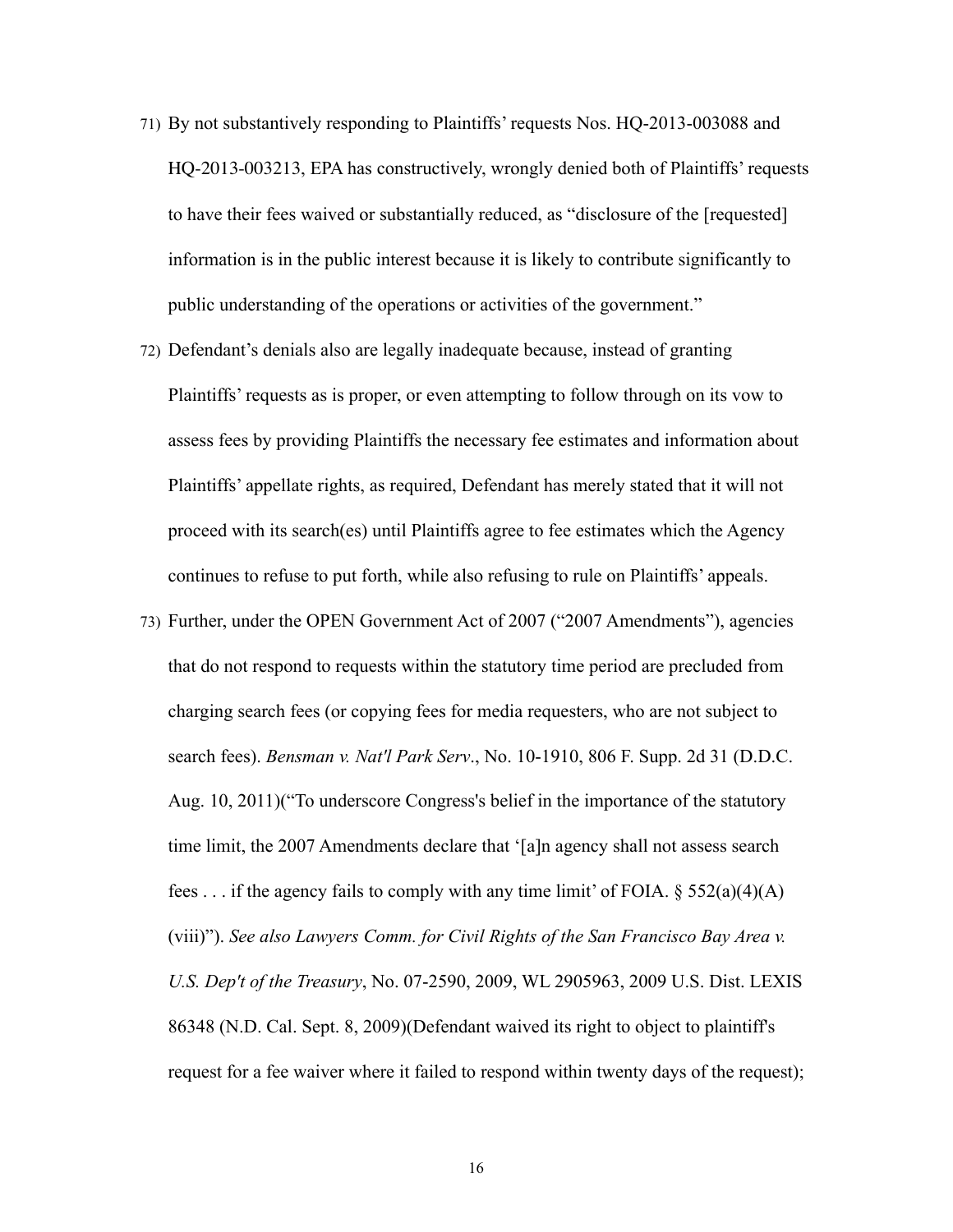Reporters Committee for Freedom of the Press, Federal Open Government Guide, Response Times, [http://www.rcfp.org/federal-open-government-guide/federal](http://www.rcfp.org/federal-open-government-guide/federal-freedom-information-act/response-times)[freedom-information-act/response-times.](http://www.rcfp.org/federal-open-government-guide/federal-freedom-information-act/response-times)

74) Finally, since this request is for material which is clearly of benefit to the public, other persons will undoubtedly also request these records. It would be inequitable if the first requester were to bear the full material cost of the initial search.

# **Having Failed to Properly Respond to Plaintiffs' Requests and Appeal, Defendant EPA Owes Plaintiffs Responsive Records Subject to Legitimate Withholdings**

- 75) FOIA provides that a requesting party is entitled to a substantive agency response within twenty working days, affirming the agency is processing the request and intends to comply. It must rise to the level of indicating "that the agency is exercising due diligence in responding to the request...Upon any determination by an agency to comply with a request for records, the records shall be made promptly available to such person making such request." 5 U.S.C. § 552(a)(6)(A)(i). *See, e.g.,Shermco Industries v. Secretary of the U.S. Air Force*, 452 F. Supp. 306 (N.D. Tex. 1978).
- 76) EPA failed to substantively respond to Plaintiffs' requests, which Plaintiffs administratively appealed.
- 77) EPA owed Plaintiff ATI a substantive response to its appeal by March 8, 2013.
- 78) EPA owed Plaintiff CEI a substantive response to its appeal by March 11, 2013.
- 79) EPA provided no responsive records or substantive response to these appeals to either Plaintiff. EPA must now provide Plaintiffs records responsive to their requests.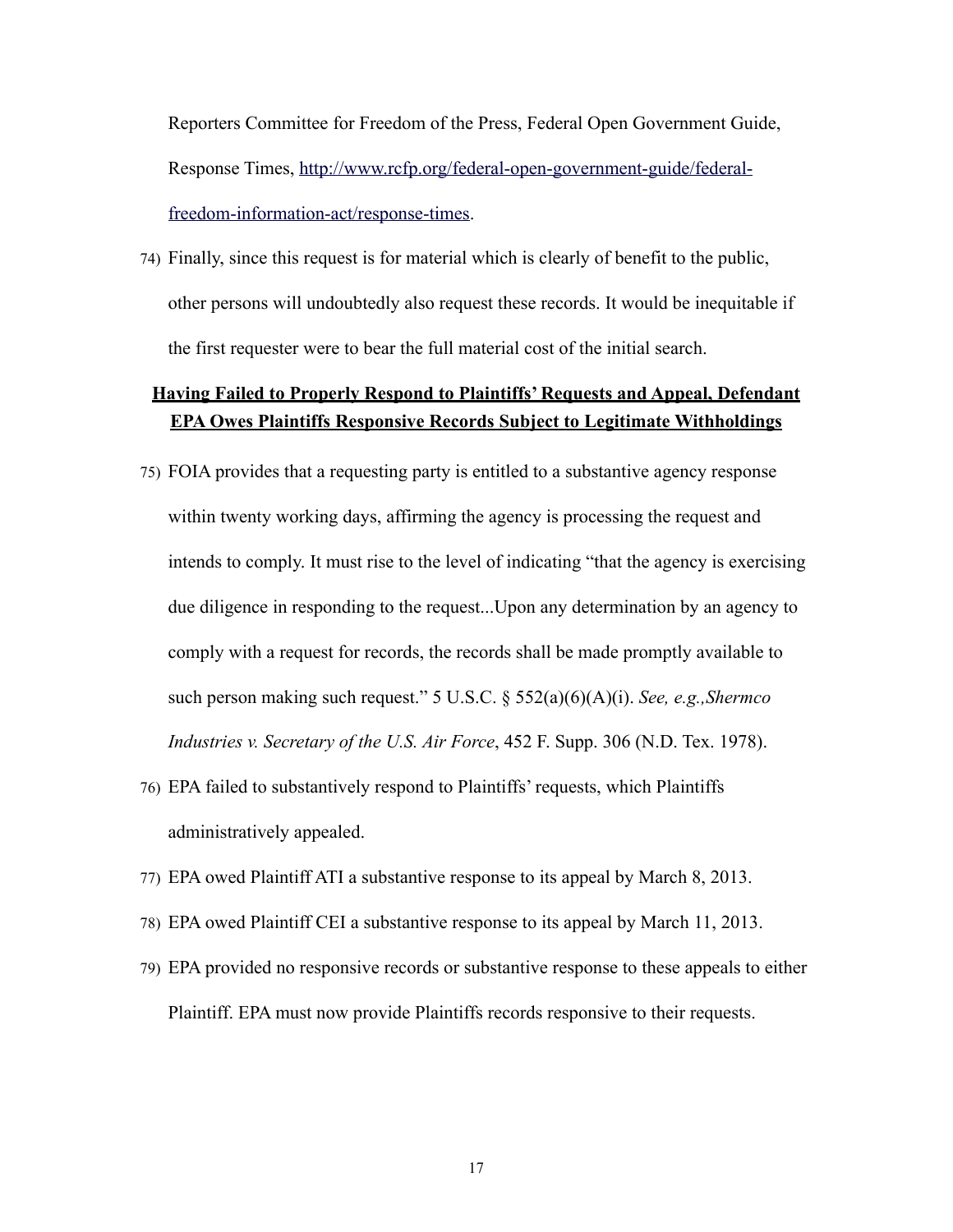#### **FIRST CLAIM FOR RELIEF Duty to Release Certain Described IMs -- Declaratory Judgment**

- 80) Plaintiffs re-allege paragraphs 1-79 as if fully set out herein.
- 81) FOIA requires all doubts to be resolved in favor of disclosure. It allows the citizenry to learn "what their government is up to." *NRA v. Favish* 541 U.S. 157, 171 (quoting
	- *U.S. Department of Justice v. Reporters Committee for Freedom of the Press*, 489

U.S. 749, 773 (1989)). The act is designed to "pierce the veil of administrative

secrecy and to open agency action to the light of scrutiny." *Dep't of the Air Force v.* 

*Rose*, 425 U.S. 352 (1976). It is a transparency-forcing law, consistent with "the basic

policy that disclosure, not secrecy, is the dominant objective of the Act." *Id*.

- 82) Plaintiffs have sought and been denied production of responsive records reflecting the conduct of official business.
- 83) Plaintiffs have a statutory right to the information they seek.
- 84) Defendant failed to provide Plaintiffs responsive records.
- 85) Defendant refused to provide records despite agreeing with Plaintiffs' administrative appeals of this failure.
- 86) Plaintiffs have exhausted their administrative remedies.
- 87) Plaintiffs ask this Court to enter a judgment declaring that

i. EPA "IM" records using certain keywords and otherwise as specifically described in Plaintiffs' requests Nos. HQ-2013-003088 and HQ-2013-003213, and all attachments thereto are public records subject to release under FOIA unless subject to one of that Act's mandatory exclusions; ii. EPA must release those requested records not subject to exclusion; iii. EPA's denial of Plaintiffs' FOIA requests seeking the described records is not reasonable, and does not satisfy EPA's obligations under FOIA; and iv. EPA's refusal to produce the requested records is unlawful.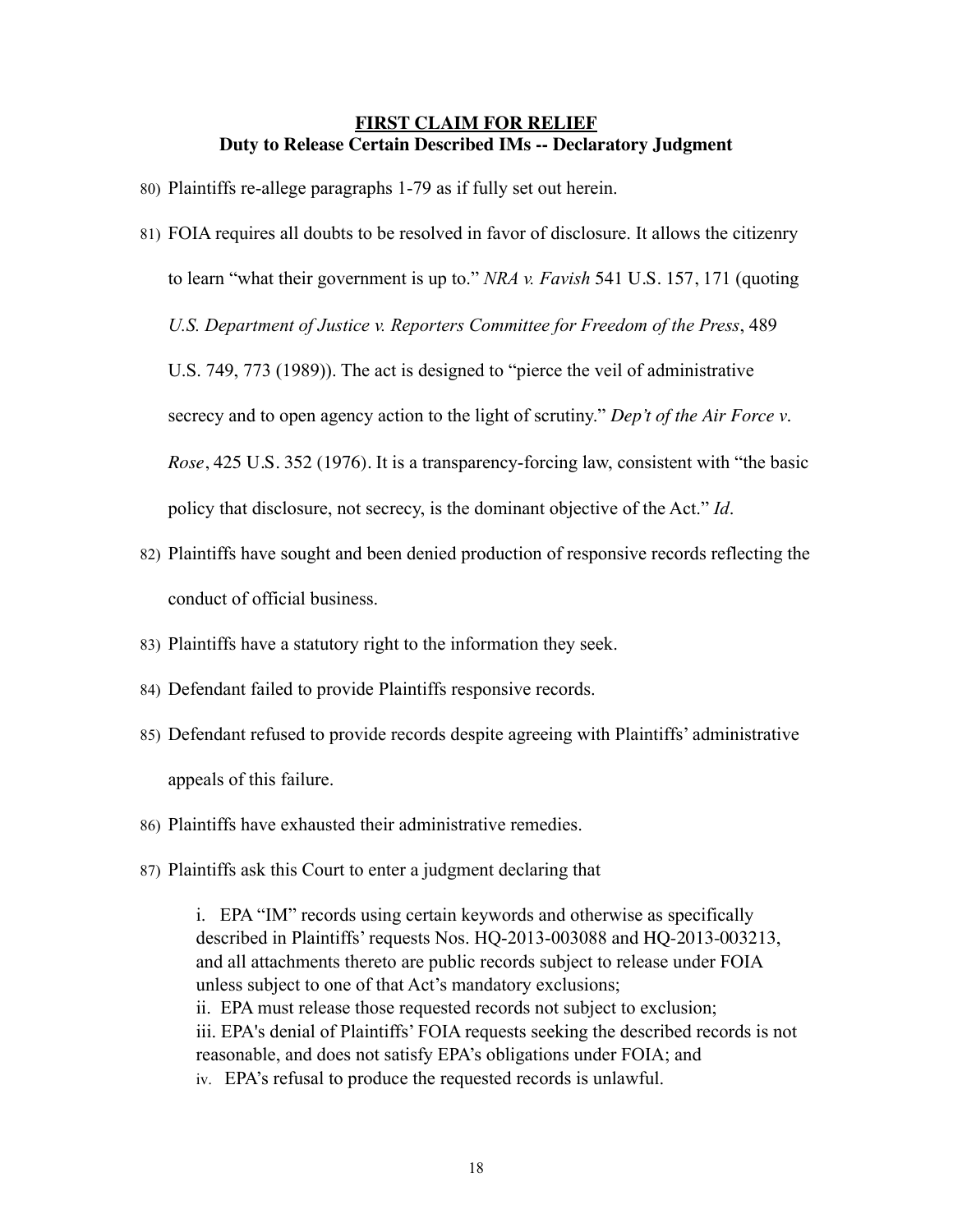#### **SECOND CLAIM FOR RELIEF Release of Certain Described IMs -- Injunctive Relief**

- 88) Plaintiffs re-allege paragraphs 1-87 as if fully set out herein.
- 89) Plaintiffs are entitled to injunctive relief compelling Defendant to produce all records in its possession responsive to Plaintiffs' requests described, *supra*.
- 90) This Court should enter an injunction ordering the Defendant to produce to Plaintiffs within 10 business days of the date of the order, the requested "IM" records using certain keywords and otherwise as specifically described in Plaintiffs' requests Nos. HQ-2013-003088 and HQ-2013-003213, and all attachments thereto are public records subject to release under FOIA unless subject to one of that Act's mandatory exclusions, and a detailed *Vaughn* index claiming FOIA exemptions applicable to withheld information.

#### **THIRD CLAIM FOR RELIEF Requests for Fee Waiver for Requests Nos. HQ-2013-003088 and HQ-2013-003213 -- Declaratory Judgment**

- 91) Plaintiffs re-allege paragraphs 1-90 as if fully set out herein.
- 92) Plaintiffs have sought and been denied waiver or reduction of their fees for two requests under the Freedom of Information Act, requests Nos. HQ-2013-003088 and HQ-2013-003213.
- 93) FOIA provides for fee waiver or reduction when "disclosure of the [requested] information is in the public interest because it is likely to contribute significantly to public understanding of the operations or activities of the government."
- 94) The information Plaintiffs seek in requests Nos. HQ-2013-003088 and HQ-2013-003213 meets this description.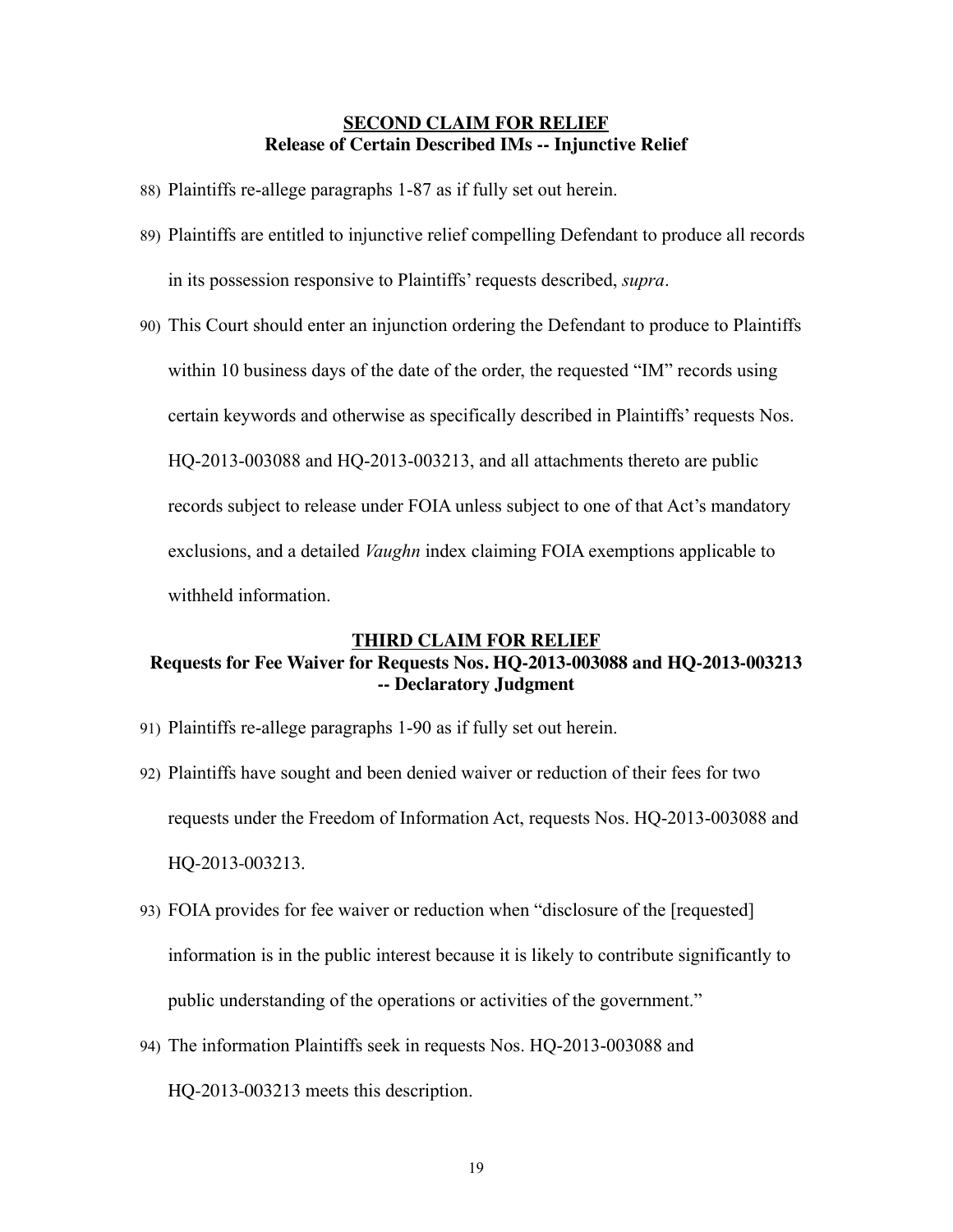95) Plaintiffs have a statutory right to have their fees waived or, in the alternative,

substantially reduced.

- 96) Defendant refuses to waive or substantially reduce Plaintiffs' fees.
- 97) Defendant has not provided an estimate of the fees it demands.
- 98) Plaintiffs have exhausted their administrative remedies.
- 99) Plaintiffs ask this Court to enter a judgment declaring that:
	- i. Disclosure of Agency records as described in Plaintiffs' requests Nos. HQ-2013-003088 and HQ-2013-003213 is in the public interest because it is likely to contribute significantly to public understanding of the operations or activities of the government;
	- ii. EPA's denial of Plaintiffs' fee waiver requests is not reasonable, and does not satisfy EPA's obligations under FOIA;
	- iv. EPA's refusal to grant Plaintiffs' requests for fee waiver is unlawful; and
	- v. EPA must grant Plaintiffs' request to have their fees waived or, in the alternative, substantially reduced.

#### **FOURTH CLAIM FOR RELIEF Requests for Fee Waiver for Requests Nos. HQ-2013-003088 and HQ-2013-003213 -- Injunctive Relief**

- 100) Plaintiffs re-allege paragraphs 1-99 as if fully set out herein.
- 101) Plaintiffs are entitled to injunctive relief compelling Defendant to grant Plaintiffs'

request to have their fees waived or, in the alternative, substantially reduced for

requests Nos. HQ-2013-003088 and HQ-2013-003213.

102) We ask this Court to enter an injunction ordering the Defendant to grant Plaintiffs'

request to have their fees waived or, in the alternative, substantially reduced within 10

business days of the date of the order.

### **FIFTH CLAIM FOR RELIEF Costs And Fees – Injunctive Relief**

103) Plaintiffs re-allege paragraphs 1-102 as if fully set out herein.